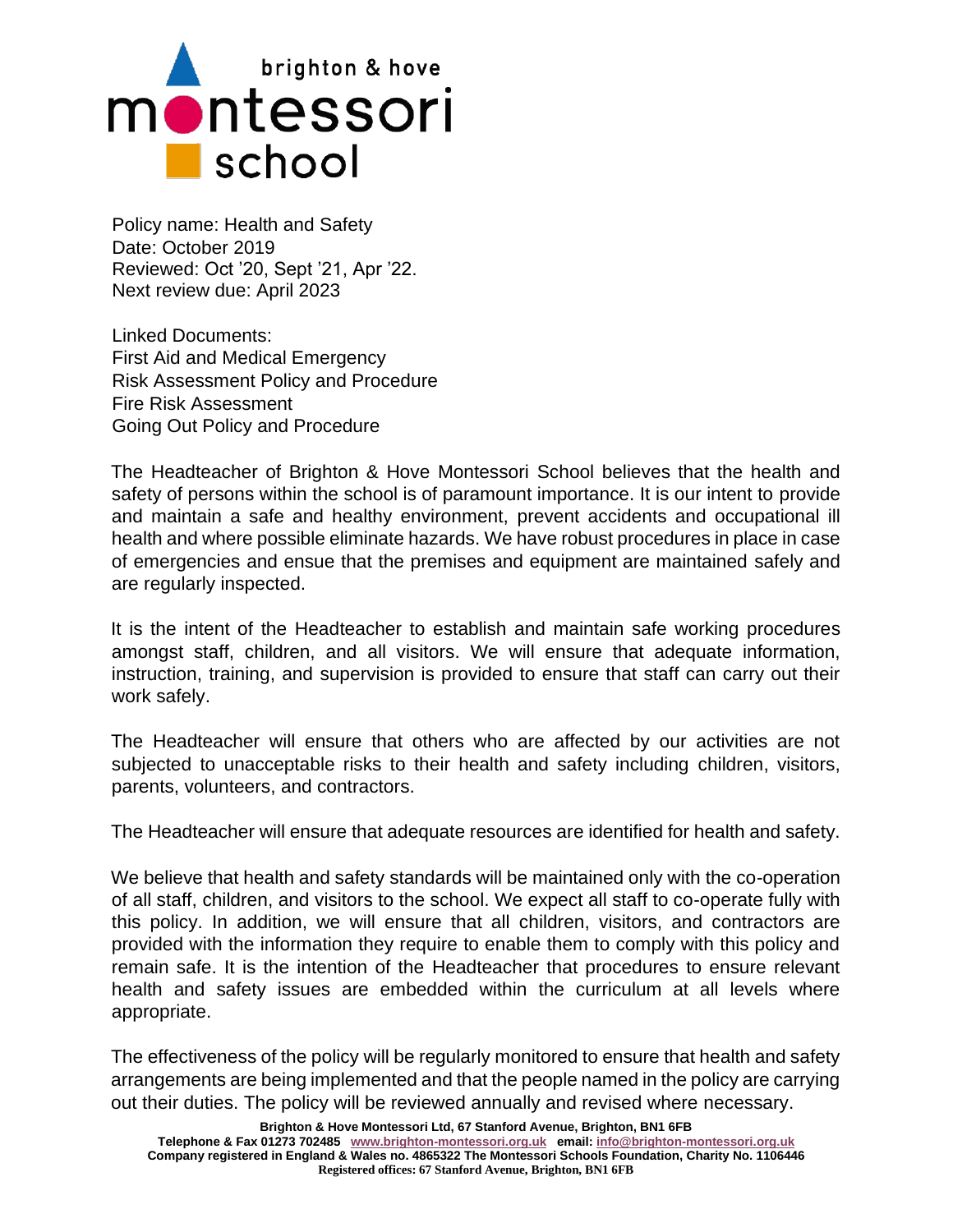# **Legislation**

This policy is based on advice from the Department for Education on [health and safety in](https://www.gov.uk/government/publications/health-and-safety-advice-for-schools)  [schools](https://www.gov.uk/government/publications/health-and-safety-advice-for-schools) and the following legislation:

- [The Health and Safety at Work etc. Act 1974](https://www.legislation.gov.uk/ukpga/1974/37) which sets out the general duties employers have towards employees and duties relating to lettings
- [The Management of Health and Safety at Work Regulations 1992,](https://www.legislation.gov.uk/uksi/1992/2051/regulation/3/made) which require employers to make an assessment of the risks to the health and safety of their employees
- [The Management of Health and Safety at Work Regulations 1999,](https://www.legislation.gov.uk/uksi/1999/3242/contents/made) which require employers to carry out risk assessments, make arrangements to implement necessary measures, and arrange for appropriate information and training
- [The Control of Substances Hazardous to Health Regulations 2002,](https://www.legislation.gov.uk/uksi/2002/2677/contents/made) which require employers to control substances that are hazardous to health
- [The Reporting of Injuries, Diseases and Dangerous Occurrences Regulations](https://www.legislation.gov.uk/uksi/2013/1471/schedule/1/paragraph/1/made)  [\(RIDDOR\) 2013,](https://www.legislation.gov.uk/uksi/2013/1471/schedule/1/paragraph/1/made) which state that some accidents must be reported to the Health and Safety Executive and set out the timeframe for this and how long records of such accidents must be kept
- [The Health and Safety \(Display Screen Equipment\) Regulations 1992,](https://www.legislation.gov.uk/uksi/1992/2792/contents/made) which require employers to carry out digital screen equipment assessments and states users' entitlement to an eyesight test
- [The Gas Safety \(Installation and Use\) Regulations 1998,](https://www.legislation.gov.uk/uksi/1998/2451/regulation/4/made) which require work on gas fittings to be carried out by someone on the Gas Safe Register
- [The Regulatory Reform \(Fire Safety\) Order 2005,](https://www.legislation.gov.uk/uksi/2005/1541/part/2/made) which requires employers to take general fire precautions to ensure the safety of their staff
- [The Work at Height Regulations 2005,](https://www.legislation.gov.uk/uksi/2005/735/contents/made) which requires employers to protect their staff from falls from height
- The school follows [national guidance published by UK Health Security Agency](https://www.gov.uk/government/publications/health-protection-in-schools-and-other-childcare-facilities)  [\(formerly Public Health England\)](https://www.gov.uk/government/publications/health-protection-in-schools-and-other-childcare-facilities) and government guidance on [living with COVID-](https://www.gov.uk/government/publications/covid-19-response-living-with-covid-19)[19](https://www.gov.uk/government/publications/covid-19-response-living-with-covid-19) when responding to infection control issues.
- Sections of this policy are also based on the statutory framework for the Early [Years Foundation Stage.](https://www.gov.uk/government/publications/early-years-foundation-stage-framework--2)

# **Roles and responsibilities**

## **Headteacher**

The Headteacher has ultimate responsibility for health and safety matters in the school and has a duty to take reasonable steps to ensure that staff and children are not exposed to risks to their health and safety. This applies to activities on or off the school premises.

As the employer, the Headteacher also has a duty to;

- Assess the risks to staff and others affected by school activities in order to identify and introduce the health and safety measures necessary to manage those risks
- Inform employees about risks and the measures in place to manage them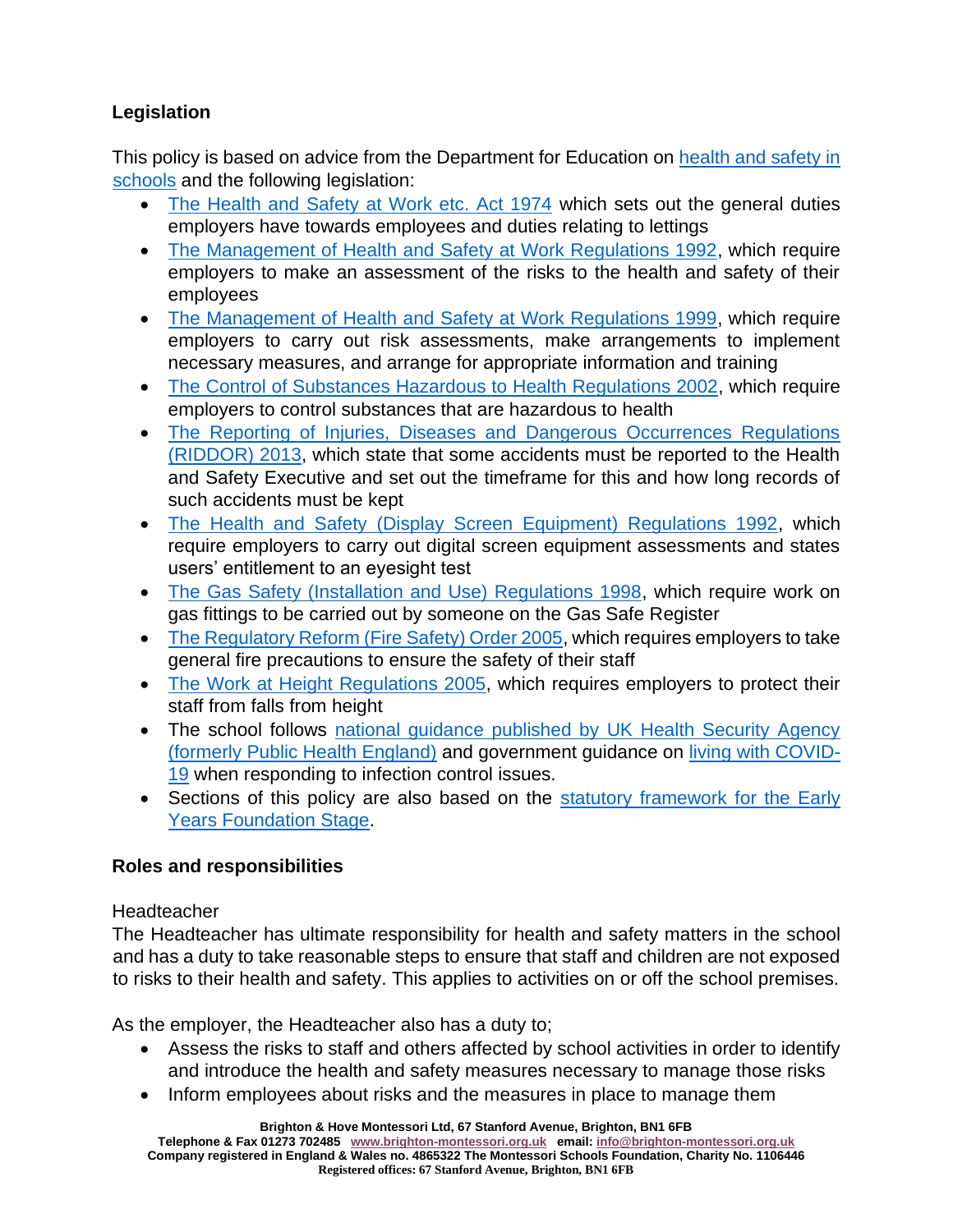• Ensure that adequate health and safety training is provided

The Headteacher is responsible for health and safety day-to-day. This involves:

- Implementing the health and safety policy
- Ensuring there is enough staff to safely supervise children
- Ensuring that the school building and premises are safe and regularly inspected
- Providing adequate training for school staff
- Reporting to the governing board (once established) on health and safety matters
- Ensuring appropriate evacuation procedures are in place and regular fire drills are held
- Ensuring that in their absence, health and safety responsibilities are delegated to another member of staff
- Ensuring all risk assessments are completed and reviewed

### **Staff**

School staff have a duty to take care of children in the same way that a prudent parent would do so.

Staff will:

- Take reasonable care of their own health and safety and that of others who may be affected by what they do at work
- Co-operate with the school on health and safety matters
- Work in accordance with training and instructions
- Inform the appropriate person of any work situation representing a serious and immediate danger so that remedial action can be taken
- Model safe and hygienic practice for children
- Understand emergency evacuation procedures and feel confident in implementing them

## Children and Parents

Children and parents are responsible for following the school's health and safety advice, on-site and off-site, and for reporting any health and safety incidents to a member of staff. Children are expected to:

- Follow the safety rules of the school and in particular the instructions of teaching staff given in an emergency;
- Use and not wilfully misuse, neglect or interfere with things provided for their safety;
- Exercise personal responsibility for the safety of themselves and others;
- Observe standards of dress consistent with safety and or/or hygiene
- Treat others, their work and equipment with respect;
- Support the school behaviour policy and quidance necessary to ensure the smooth running of the school;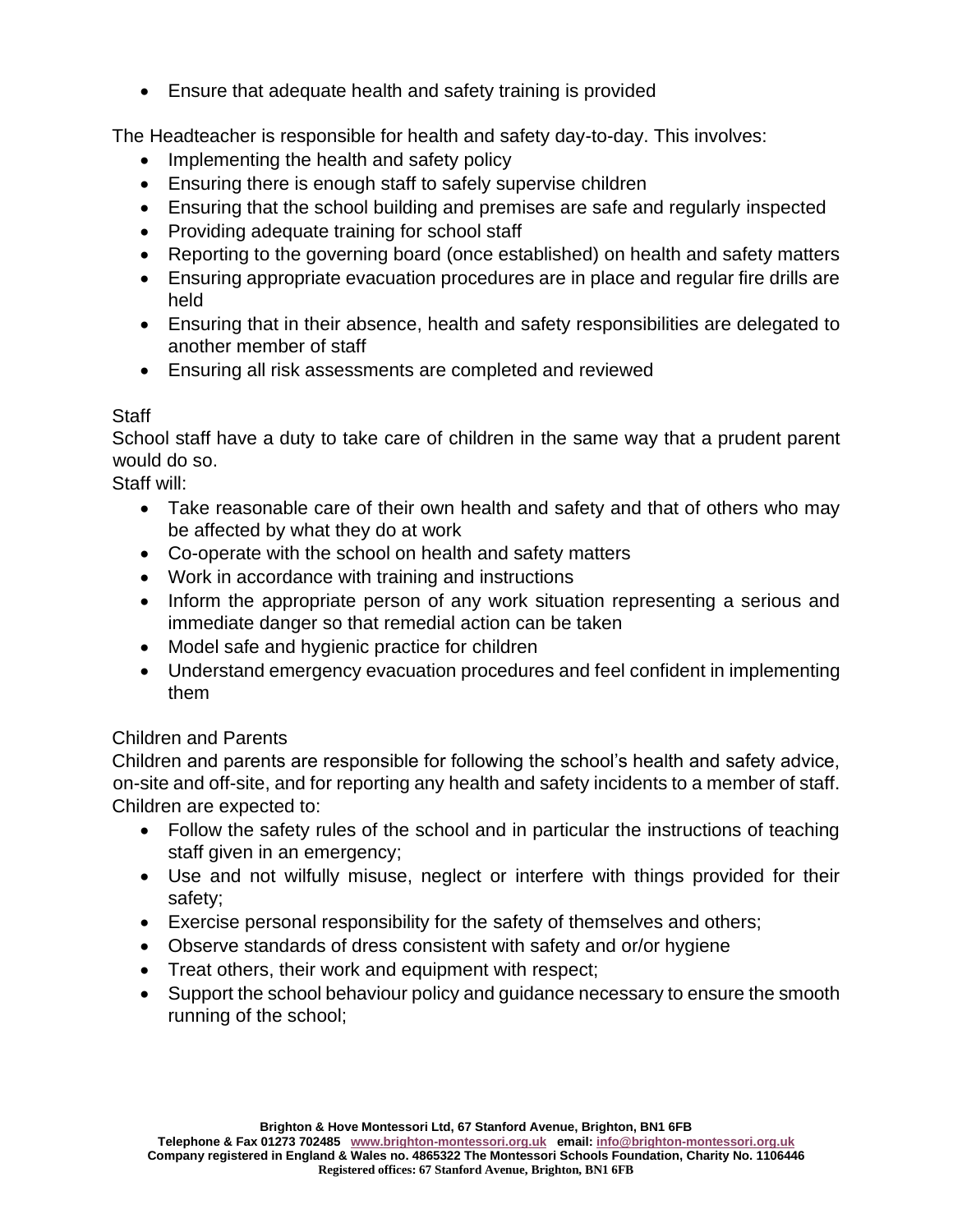Parents are expected to:

- Support the school in any health and safety matters reported to them in newsletters or via email
- Support the school behaviour policy and guidance necessary to ensure smooth running of the school.

### **Fire**

Emergency exits, assembly points and assembly point instructions are clearly identified by safety signs and notices. Fire risk assessment of the premises will be reviewed regularly.

Emergency evacuations are practised at least once a term.

The fire alarm is a loud continuous bell.

Fire alarm testing will take place once a week.

New staff will be trained in fire safety and all staff and children will be made aware of any new fire risks.

In the event of a fire:

- The alarm will be raised immediately by whoever discovers the fire and emergency services contacted. Evacuation procedures will also begin immediately
- Fire extinguishers may be used by staff only, and only then if staff are trained in how to operate them and are confident they can use them without putting themselves or others at risk.
- Staff and children will congregate at the assembly point on the corner of Stanford Avenue and Cleveland Road.
- Lead teachers will take a register of children, which will then be checked against the attendance register of that day
- The office manager will take a register of all staff
- Staff and children will remain outside the building until the emergency services say it is safe to re-enter

The school has PEEPs in place for the evacuation of people with mobility needs and fire risk assessments will also pay particular attention to those with disabilities.

#### **COSHH**

Schools are required to control hazardous substances, which can take many forms, including:

- Chemicals
- Products containing chemicals
- Fumes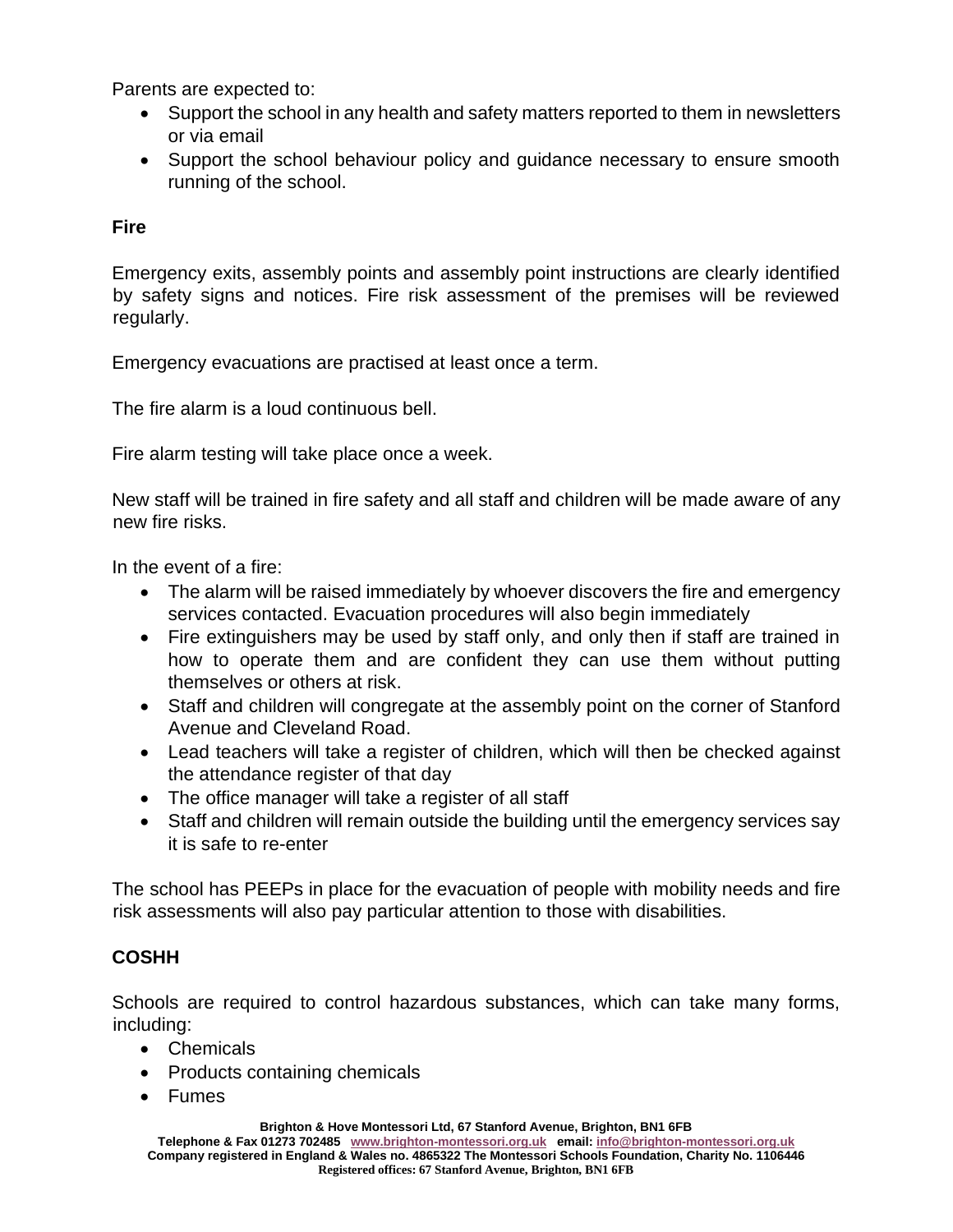- Dusts
- Vapours
- Mists
- Gases and asphyxiating gases
- Germs that cause diseases, such as leptospirosis or legionnaires disease

The school does not use or store hazardous substances.

General cleaning products are kept at height in the office and in locked cupboards. Products are kept in their original containers, with clear labelling and product information.

### **Gas Safety**

- Installation, maintenance and repair of gas appliances and fittings will be carried out by a competent Gas Safe registered engineer
- Gas pipework, appliances and flues are regularly maintained
- All rooms with gas appliances are checked to ensure they have adequate ventilation

### **Legionella**

The risk of contracting Legionellosis from our water system is low as the school uses a combi-boiler meaning there is no water storage.

A risk assessment has been undertaken and this will be reviewed on an annual basis.

#### **Asbestos**

- There is no known asbestos material in the school. Building work to the school (inside, roof, attic and also to shed and garage) has not encountered asbestos.
- The Headteacher will liaise with contractors to ensure they are provided with relevant safety information and will be responsible for approving works to be undertaken in the school.
- Contractors will be advised that if they discover material that they suspect could be asbestos, they will stop work immediately until the area is declared safe
- A record will be kept of the location of asbestos that has been found on the school site.

## **Electrical Equipment**

- All staff are responsible for ensuring that they carry out a pre-use visual check and handle electrical equipment sensibly and safely.
- Any child or volunteer who handles electrical appliances does so under the supervision of the member of staff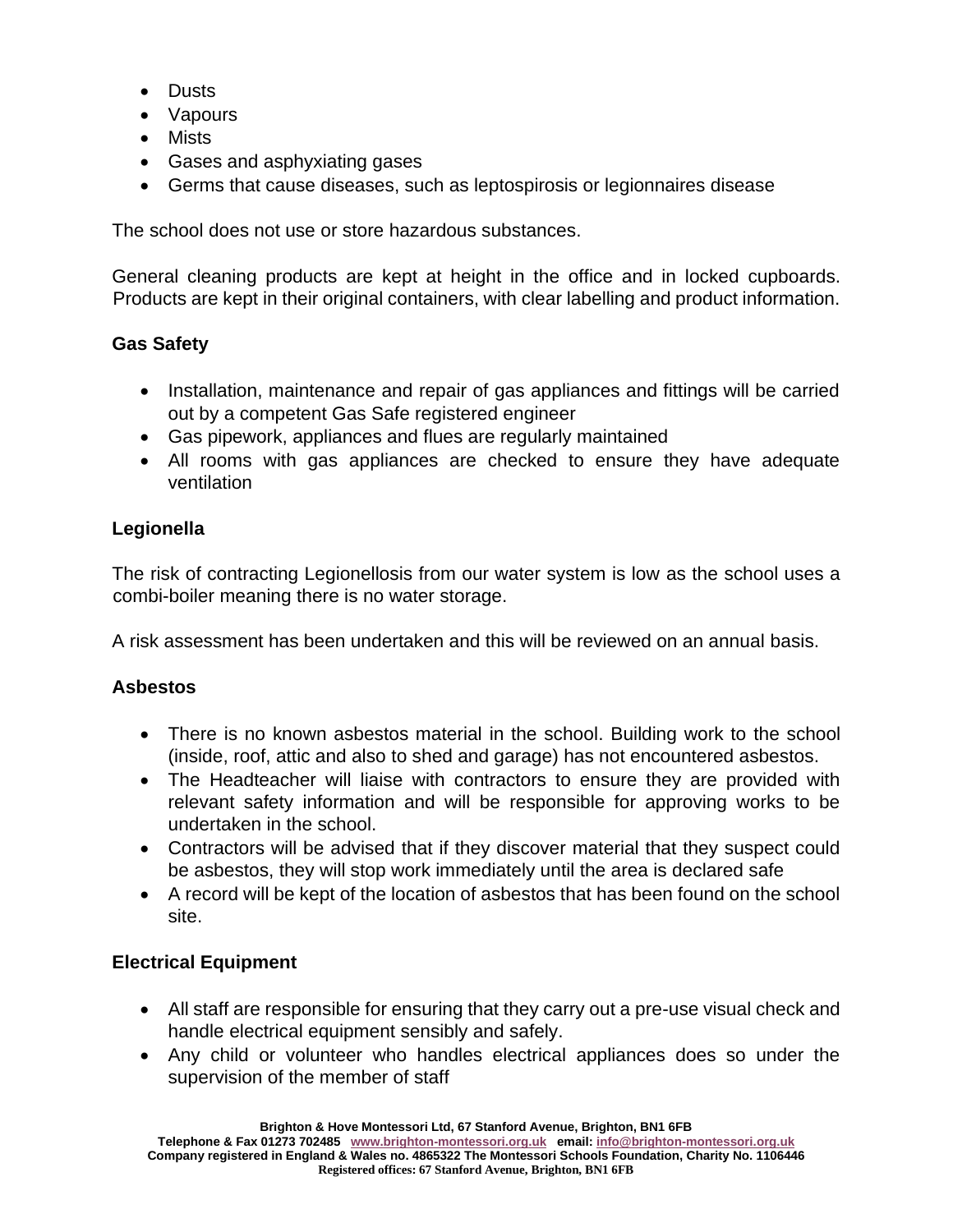- Any potential hazards will be reported to the lead teacher or office staff (as appropriate) immediately
- All electrical equipment is checked annually Portable Appliance Testing (PAT) is carried out by a competent person
- Electrical apparatus and connections will not be touched by wet hands and will only be used in dry conditions
- Maintenance, repair, installation, and disconnection work associated with permanently installed or portable electrical equipment is only carried out by a competent person
- If there is any doubt about the safety of the equipment it will not be used.
- The head teacher must be made aware of and approve the use of any item being brought into school by a member of staff, volunteer or a student.

# **PE Equipment**

Children are taught how to carry and set up PE equipment safely and efficiently. Staff check that equipment is set up safely.

## **Display screen equipment**

- All staff who use computers daily as a significant part of their normal work have a display screen equipment (DSE) assessment carried out. 'Significant' is taken to be continuous/near continuous spells of an hour or more at a time
- Staff identified as DSE users are entitled to an eyesight test for DSE use upon request, and at regular intervals thereafter, by a qualified optician (and corrective glasses provided if required specifically for DSE use).

# **Lone Working**

Lone working may include:

- Late working
- Home or site visits
- Weekend working
- Maintenance duties
- Site cleaning duties
- Working in a single occupancy office
- Remote working, self-isolation and/or remote learning

Potentially dangerous activities, such as those where there is a risk of falling from height, will not be undertaken when working alone. If there are any doubts about the task to be performed, then the task will be postponed until other staff members are available.

If lone working is to be undertaken, a colleague, friend or family member will be informed about where the member of staff is and when they are likely to return.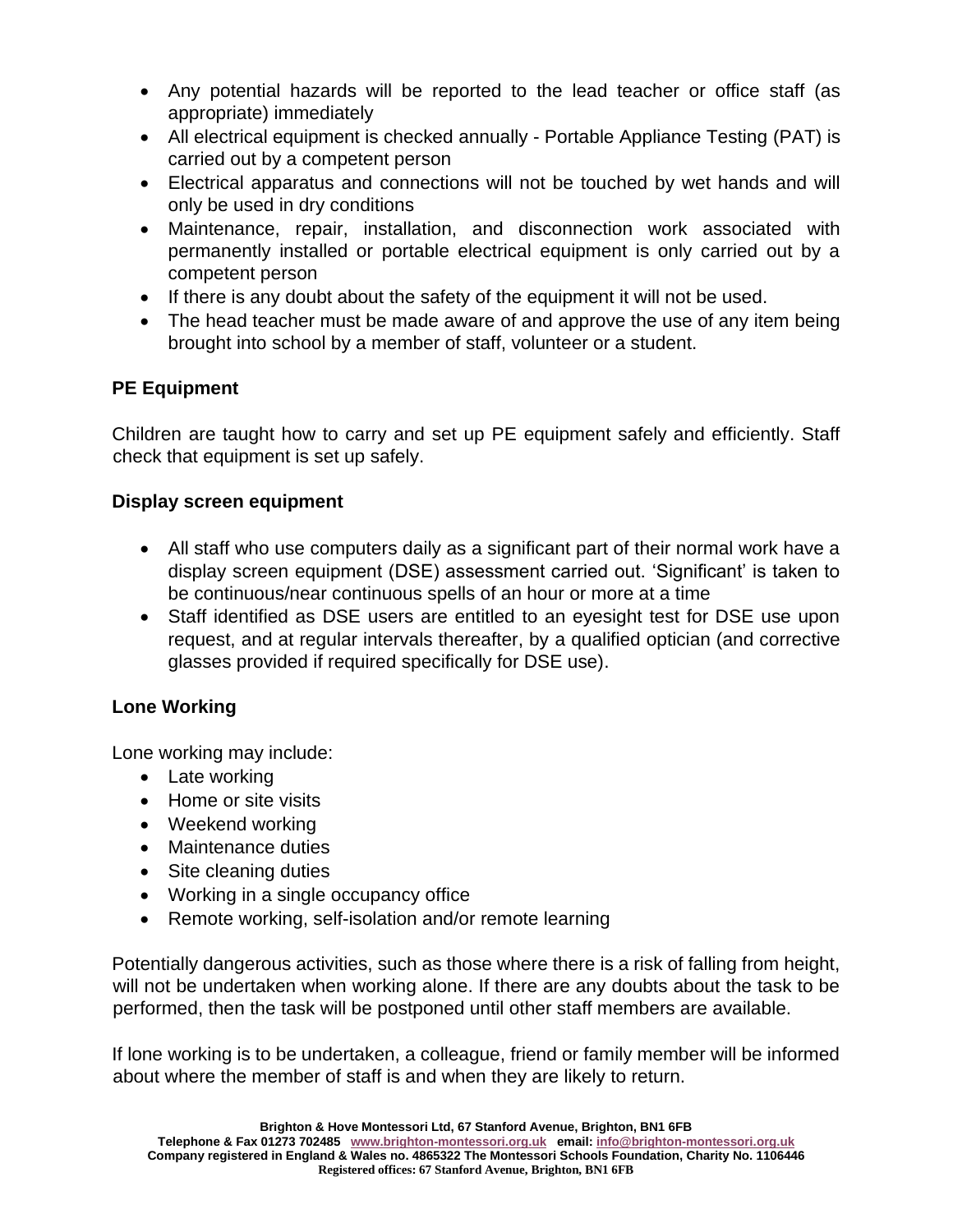The lone worker will ensure they are medically fit to work alone.

## **Working at height**

We will ensure that work is properly planned, supervised, and carried out by competent people with the skills, knowledge, and experience to do the work. In addition:

- Children are prohibited from using ladders
- Staff will wear appropriate footwear and clothing when using ladders
- Contractors are expected to provide their own ladders for working at height
- Before using a ladder, staff are expected to conduct a visual inspection to ensure its safety
- Access to high levels, such as roofs, is only permitted by trained persons

## **Manual handling**

All equipment must be moved safely.

It is up to individuals to determine whether they are fit to lift or move equipment and furniture. If an individual feels that to lift an item could result in injury or exacerbate an existing condition, they will ask for assistance.

Staff and children are expected to use the following basic manual handling procedure:

- Plan the lift and assess the load. If it is awkward or heavy, ask another person to help
- Take the more direct route that is clear from obstruction and is as flat as possible
- Ensure the area where you plan to offload the load is clear
- When lifting, bend your knees and keep your back straight, feet apart and angled out. Ensure the load is held close to the body and firmly. Lift smoothly and slowly and avoid twisting, stretching and reaching where practicable

# **Off site visits**

(see also Going Out Policy and Procedure)

- When taking children off the school premises, we will ensure that:
- Risk assessments will be completed where off-site visits and activities require them
- All off-site visits are appropriately staffed
- Staff will take a school mobile phone, an appropriate portable first aid kit, information about the specific medical needs of pupils, along with the parents' contact details
- There will always be at least one first aider with a current paediatric first aid certificate on school trips and visits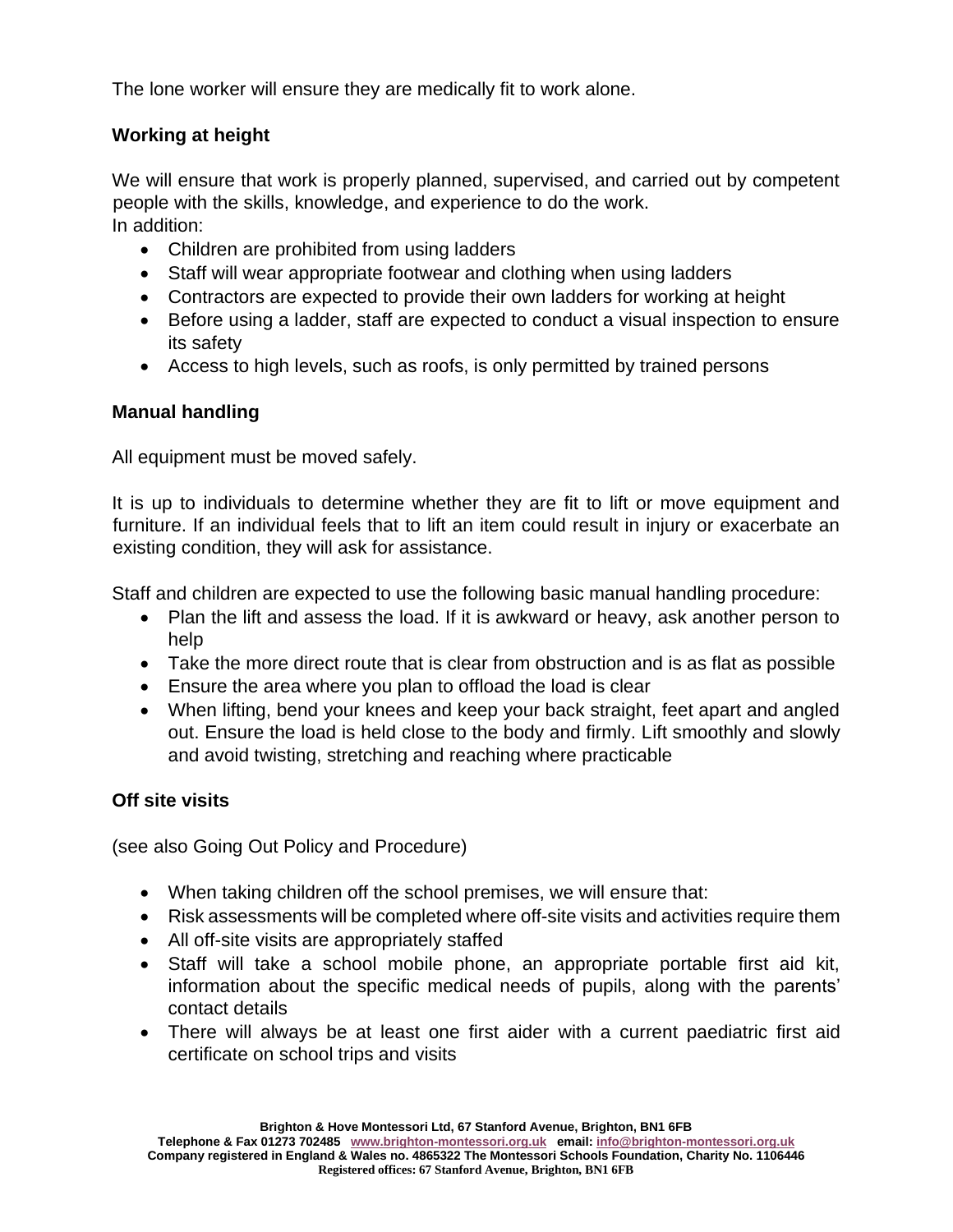## **Violence at work**

We believe that staff should not be in any danger at work, and will not tolerate violent or threatening behaviour towards our staff.

All staff will report any incidents of aggression or violence (or near misses) directed to themselves to their line manager/headteacher immediately. This applies to violence from children, visitors or other staff.

Should a parent/adult become abusive, they should be asked to leave the premises in a calm and non-threatening way. It might be appropriate for a member of staff to alert the police should the adult refuse to leave or if their behaviour is causing concern in any way. If any incident has occurred an incident form should be completed and given to office staff. Make sure you attend to your own emotional needs following an incident and seek help and support if necessary.

## **Smoking**

Smoking is not permitted anywhere on the school premises.

## **Infection prevention and control**

We follow national guidance published by the UK Health Security Agency when responding to infection control issues. We will encourage staff and children to follow this good hygiene practice, outlined below, where applicable.

**Handwashing** 

- Wash hands with liquid soap and warm water, and dry with paper towels
- Always wash hands after using the toilet, before eating or handling food, and after handling animals
- Cover all cuts and abrasions with waterproof dressings

Coughing and sneezing

- Cover mouth and nose with a tissue
- Wash hands after using or disposing of tissues
- Spitting is discouraged

Personal protective equipment

- Wear disposable non-powdered vinyl or latex-free CE-marked gloves and disposable plastic aprons where there is a risk of splashing or contamination with blood/body fluids (for example, nappy or pad changing)
- Wear goggles if there is a risk of splashing to the face
- Use the correct personal protective equipment when handling cleaning chemicals
- Use personal protective equipment (PPE) to control the spread of infectious diseases where required or recommended by government guidance and/or a risk assessment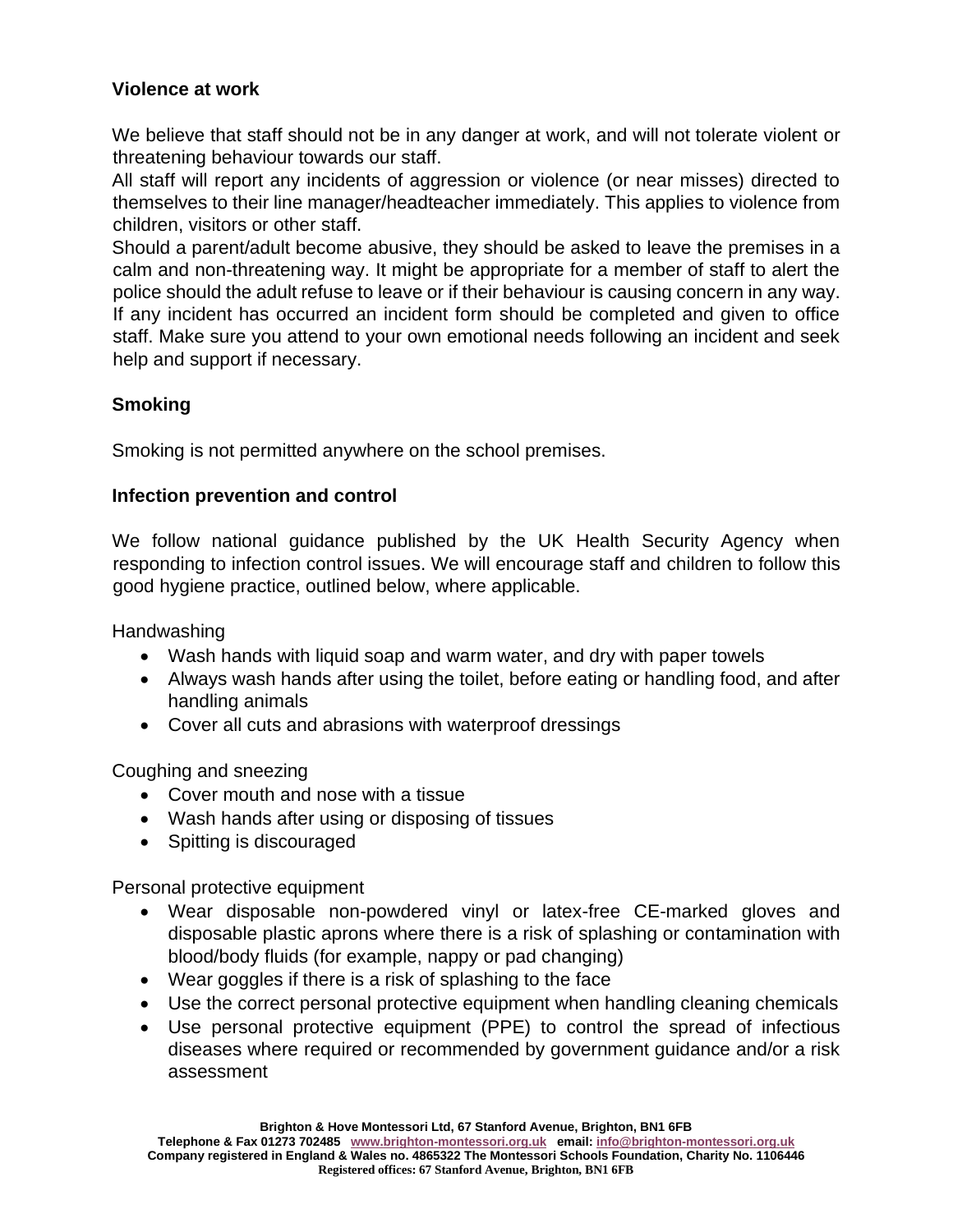Cleaning of the environment

Clean the environment frequently and thoroughly

Cleaning of blood and body fluid spillages

- Clean up all spillages of blood, faeces, saliva, vomit, nasal and eye discharges immediately and wear personal protective equipment
- When spillages occur, clean using a product that combines both a detergent and a disinfectant, and use as per manufacturer's instructions. Ensure it is effective against bacteria and viruses, and suitable for use on the affected surface
- Never use mops for cleaning up blood and body fluid spillages use disposable paper towels and discard clinical waste as described below
- Make spillage kits available for blood spills

## Laundry

Wash laundry in a separate dedicated machine on the hottest wash the fabric will tolerate Wear personal protective clothing when handling soiled linen Bag children's soiled clothing to be sent home, never rinse by hand

Animals

Wash hands before and after handling any animals Keep animals' living quarters clean and away from food areas Dispose of animal waste regularly Supervise children when playing with animals

## Infectious disease management

We will ensure adequate risk reduction measures are in place to manage the spread of acute respiratory diseases, including COVID-19, and carry out appropriate risk assessments, reviewing them regularly and monitoring whether any measures in place are working effectively.

We will follow local and national guidance on the use of control measures including:

Following good hygiene practices

• We will encourage all staff and children to regularly wash their hands with soap and water or hand sanitiser, and follow recommended practices for respiratory hygiene. Where required, we will provide appropriate personal protective equipment (PPE)

Implementing an appropriate cleaning regime

• We will regularly clean equipment and rooms and ensure surfaces that are frequently touched are cleaned daily.

Keeping rooms well ventilated

• We will use risk assessments to identify rooms or areas with poor ventilation and put measures in place to improve airflow, including opening external windows, opening internal doors and mechanical ventilation if needed.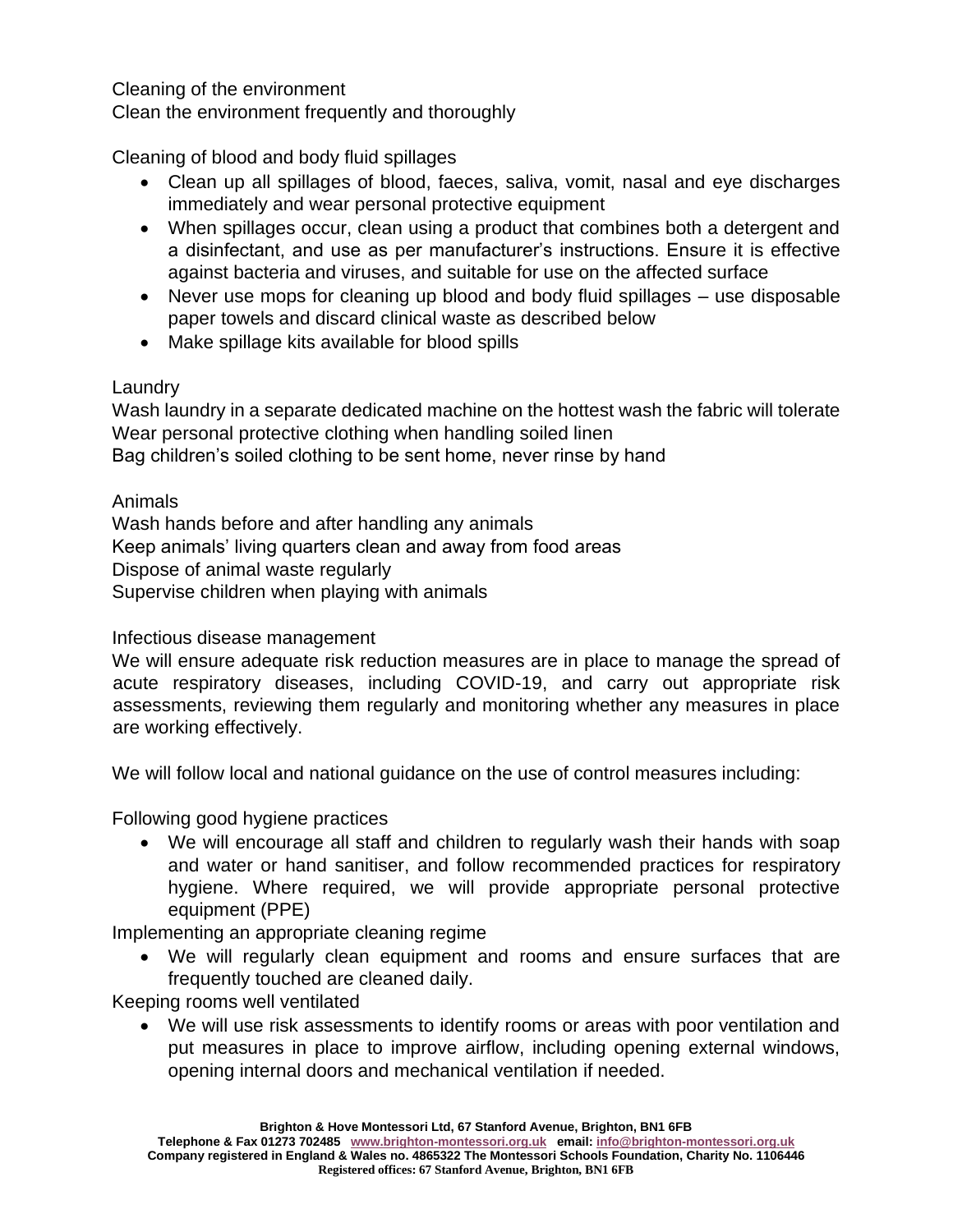### Children vulnerable to infection

Some medical conditions make children vulnerable to infections that would rarely be serious in most children. The school will normally have been made aware of such vulnerable children. These children are particularly vulnerable to chickenpox, measles or slapped cheek syndrome (parvovirus B19) and, if exposed to any of these, the parent/carer will be informed promptly and further medical advice sought.

### **Exclusion periods for infectious diseases**

The school will follow recommended exclusion periods outlined by the UK Health Security Agency and other government guidance, summarised in appendix 4.

In the event of an epidemic/pandemic, we will follow advice from the UK Health Security Agency about the appropriate course of action.

### **New and expectant mothers**

Risk assessments will be carried out whenever any employee notifies the school that they are pregnant.

Appropriate measures will be put in place to control risks identified. Some specific risks are summarised below:

- Chickenpox can affect the pregnancy if a woman has not already had the infection. Expectant mothers should report exposure to an antenatal carer and GP at any stage of exposure. Shingles is caused by the same virus as chickenpox, so anyone who has not had chickenpox is potentially vulnerable to the infection if they have close contact with a case of shingles
- If a pregnant woman comes into contact with measles or German measles (rubella), she should inform her antenatal carer and GP immediately to ensure investigation
- Slapped cheek syndrome can occasionally affect an unborn child. If exposed early in pregnancy (before 20 weeks), the pregnant woman should inform her antenatal care and GP as this must be investigated promptly
- Some pregnant women will be at greater risk of severe illness from COVID-19

#### **Occupational Stress**

We are committed to promoting high levels of health and wellbeing, and recognise the importance of identifying and reducing workplace stressors through risk assessment.

Systems are in place within the school for responding to individual concerns and monitoring staff workloads.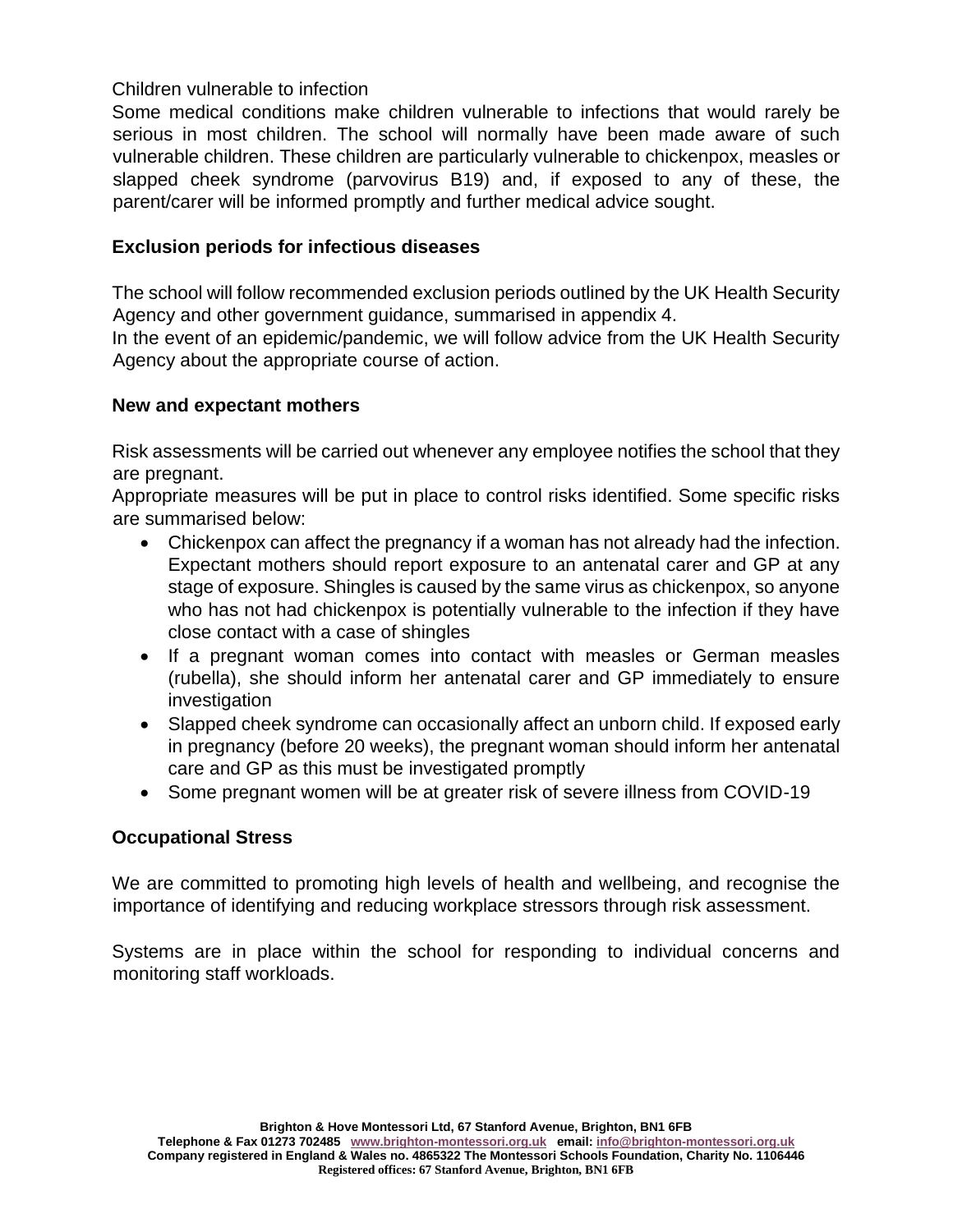# **Accident reporting**

An accident form will be completed as soon as possible after the accident occurs by the member of staff or first aider who deals with it.

As much detail as possible will be supplied when reporting an accident

Information about injuries will also be kept in the child's educational record

Records held in the accident log will be retained by the school for a minimum of 25 years, as per guidance from our insurers.

Reporting to the Health and Safety Executive

The Headteacher will keep a record of any accident that results in a reportable injury, disease, or dangerous occurrence as defined in the RIDDOR 2013 legislation (regulations 4, 5, 6 and 7).

The Headteacher will report these to the Health and Safety Executive as soon as is reasonably practicable and in any event within 10 days of the incident.

Reportable injuries, diseases or dangerous occurrences include:

- Death
- Specified injuries. These are:
- o Fractures, other than to fingers, thumbs and toes
- o Amputations
- o Any injury likely to lead to permanent loss of sight or reduction in sight
- o Any crush injury to the head or torso causing damage to the brain or internal organs
- o Serious burns (including scalding)
- o Any scalping requiring hospital treatment
- o Any loss of consciousness caused by head injury or asphyxia
- o Any other injury arising from working in an enclosed space, which leads to hypothermia or heat-induced illness, or requires resuscitation or admittance to hospital for more than 24 hours
- o Injuries where an employee is away from work or unable to perform their normal work duties for more than 7 consecutive days
- o Where an accident leads to someone being taken to hospital
- o Where something happens that does not result in an injury, but could have done

o Near-miss events that do not result in an injury, but could have done.

Examples of near-miss events relevant to schools include, but are not limited to:

- o The collapse or failure of load-bearing parts of lifts and lifting equipment
- o The accidental release of a biological agent likely to cause severe human illness
- o The accidental release or escape of any substance that may cause a serious injury or damage to health
- o An electrical short circuit or overload causing a fire or explosion

Information on how to make a RIDDOR report is available here: How to make a RIDDOR report – <http://www.hse.gov.uk/riddor/report.htm>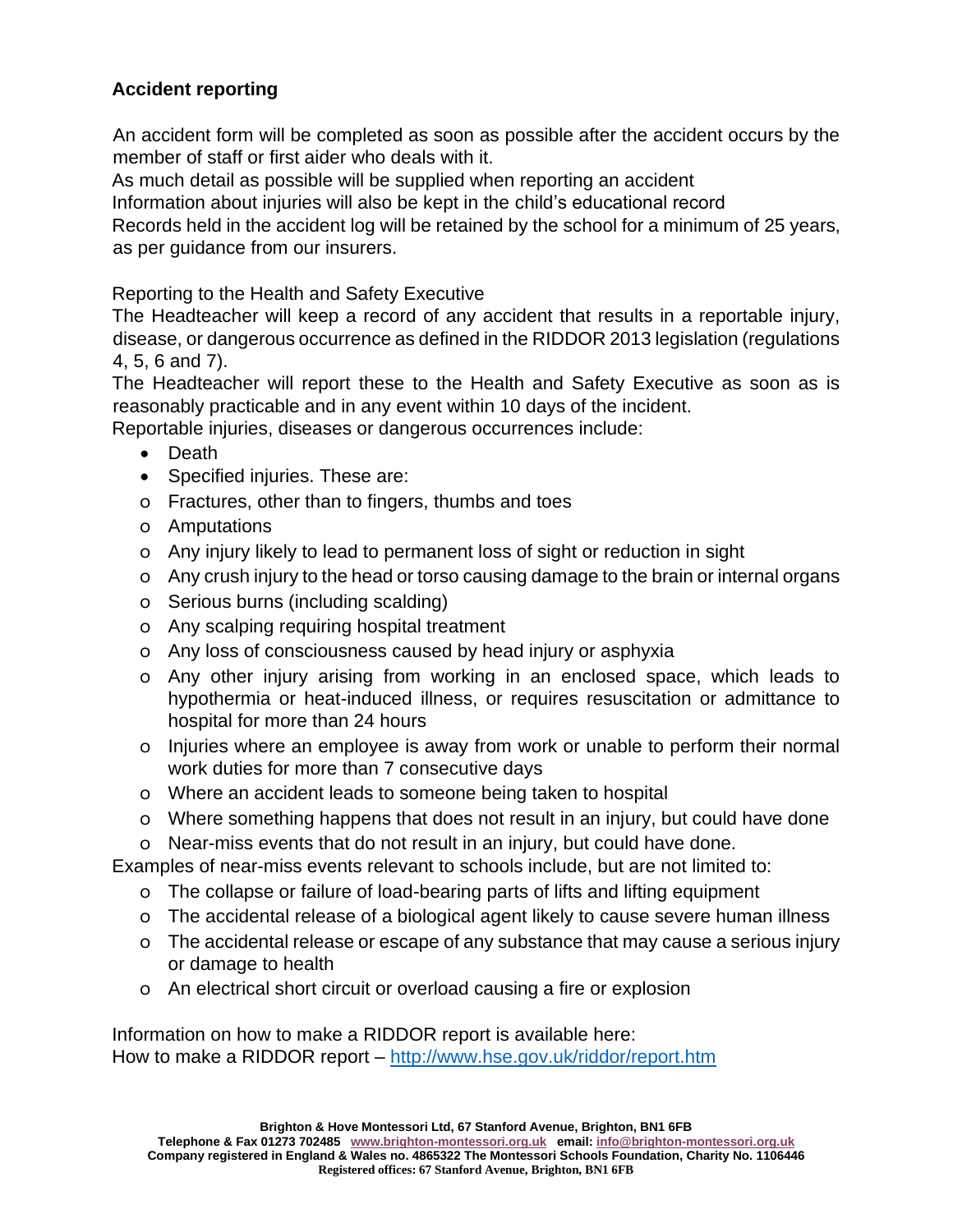### Notifying parents

Teaching staff will inform parents of any accident or injury sustained by a child in the Early Years Foundation Stage, and any first aid treatment given, on the same day, or as soon as reasonably practicable.

#### Reporting to child protection agencies

The Headteacher will notify Front Door For Families of any serious accident or injury to, or the death of, a child in the Early Years Foundation Stage while in the school's care.

### Reporting to Ofsted

The Headteacher will notify Ofsted of any serious accident, illness or injury to, or death of, a child in the Early Years Foundation Stage while in the school's care. This will happen as soon as is reasonably practicable, and no later than 14 days after the incident.

### **Noise at Work**

All members of staff need to be aware of "nuisance noise" and respect the needs of others in the school. Common sense and courtesy by all members of staff, children and visitors to the school will prevent problems arising. Any member of staff or visitor detecting a potential problem will report immediately to office staff.

## **Training**

Our staff are provided with health and safety training as part of their induction process.

## **Monitoring**

This policy will be reviewed annually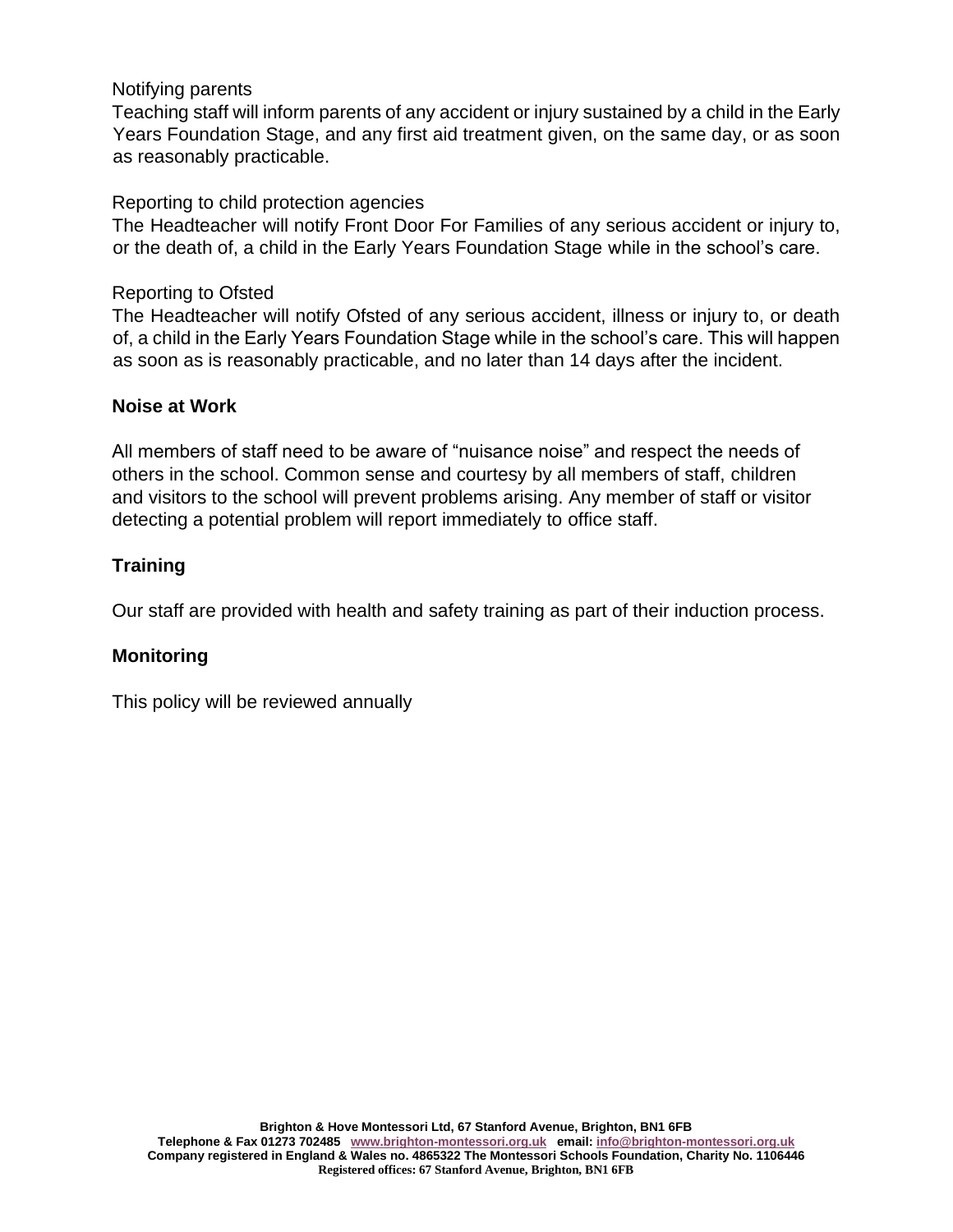### Appendix 1. Fire Safety Checklist

| <b>ISSUE TO CHECK</b>                                                                    | YES/NO |
|------------------------------------------------------------------------------------------|--------|
| regulations<br>prominently<br>Are<br>fire<br>displayed?                                  |        |
| Is fire-fighting equipment, including fire<br>blankets, in place?                        |        |
| Does fire-fighting equipment give details<br>for the type of fire it should be used for? |        |
| Are fire exits clearly labelled?                                                         |        |
| Are fire doors fitted with self-closing<br>mechanisms?                                   |        |
| Are flammable materials stored away<br>from open flames?                                 |        |
| Do all staff and pupils understand what to<br>do in the event of a fire?                 |        |
| Can you easily hear the fire alarm from all<br>areas?                                    |        |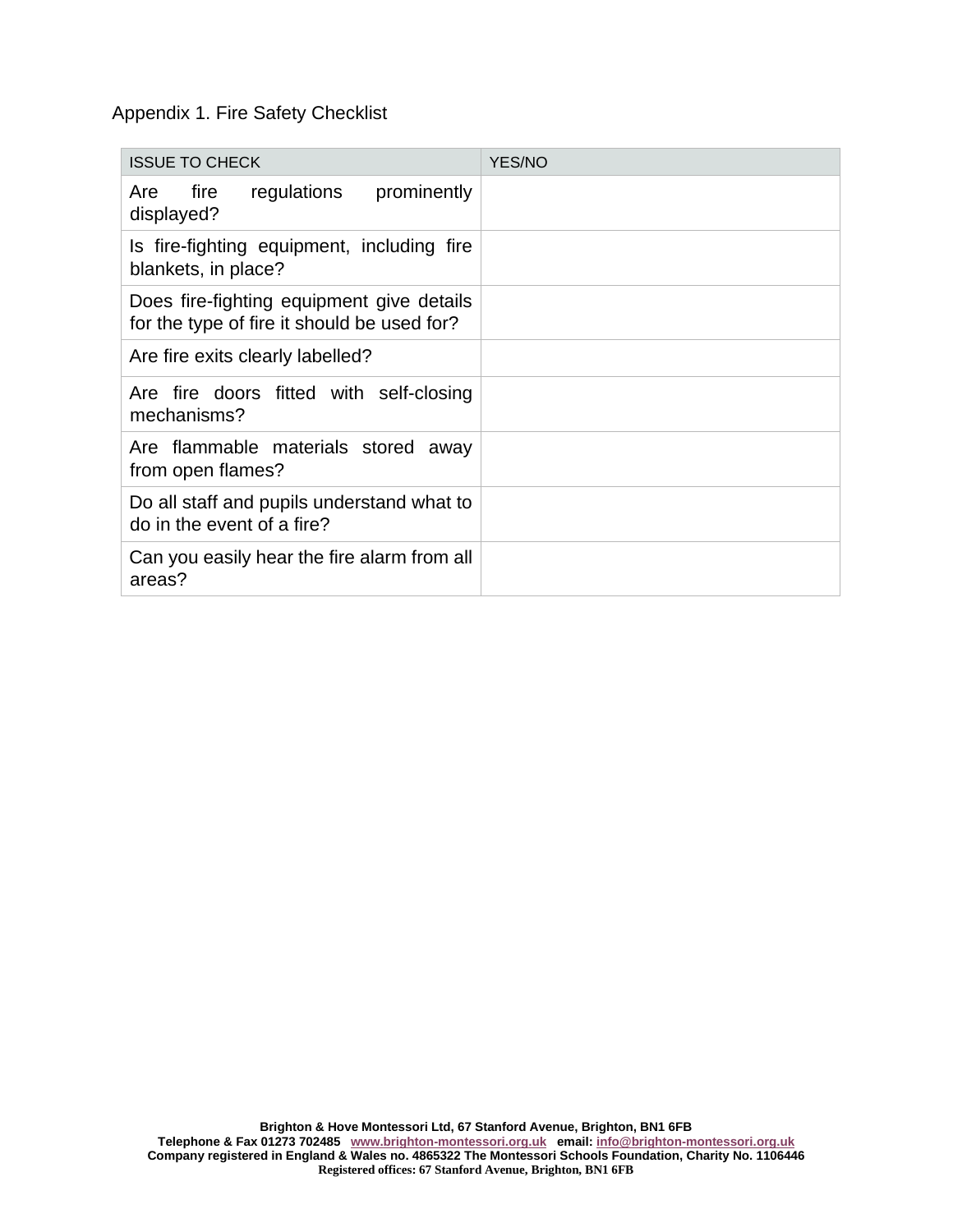Appendix 2: Recommended absence period for preventing the spread of infection

This list of recommended absence periods for preventing the spread of infection is taken from non-statutory guidance for schools and other childcare settings from the UK Health Security Agency. For each of these infections or complaints, there is further information in the guidance on the symptoms, how it spreads and some 'dos and don'ts' to follow that you can check.

In confirmed cases of infectious disease, including COVID-19, we will follow the recommended self-isolation period based on government guidance.

| <b>Infection or complaint</b>                                        | Recommended period to be kept away from school or nursery                                                                                                                                                                                                                                                                                                                                                                                                                 |
|----------------------------------------------------------------------|---------------------------------------------------------------------------------------------------------------------------------------------------------------------------------------------------------------------------------------------------------------------------------------------------------------------------------------------------------------------------------------------------------------------------------------------------------------------------|
| Athlete's foot                                                       | None.                                                                                                                                                                                                                                                                                                                                                                                                                                                                     |
| Campylobacter                                                        | Until 48 hours after symptoms have stopped.                                                                                                                                                                                                                                                                                                                                                                                                                               |
| <b>Chicken pox (shingles)</b>                                        | Cases of chickenpox are generally infectious from 2 days before the rash<br>appears to 5 days after the onset of rash. Although the usual exclusion<br>period is 5 days, all lesions should be crusted over before children return<br>to nursery or school.<br>A person with shingles is infectious to those who have not had<br>chickenpox and should be excluded from school if the rash is weeping<br>and cannot be covered or until the rash is dry and crusted over. |
| <b>Cold sores</b>                                                    | None.                                                                                                                                                                                                                                                                                                                                                                                                                                                                     |
| <b>Respiratory infections</b><br>including coronavirus<br>(COVID-19) | Children and young people should not attend if they have a high<br>temperature and are unwell.<br>Anyone with a positive test result for COVID-19 should not attend the<br>setting for 3 days after the day of the test.                                                                                                                                                                                                                                                  |
| Rubella (German<br>measles)                                          | 5 days from appearance of the rash.                                                                                                                                                                                                                                                                                                                                                                                                                                       |
| Hand, foot and mouth                                                 | Children are safe to return to school or nursery as soon as they are<br>feeling better, there is no need to stay off until the blisters have all<br>healed.                                                                                                                                                                                                                                                                                                               |
| Impetigo                                                             | Until lesions are crusted and healed, or 48 hours after starting antibiotic<br>treatment.                                                                                                                                                                                                                                                                                                                                                                                 |
| <b>Measles</b>                                                       | Cases are infectious from 4 days before onset of rash to 4 days after, so<br>it is important to ensure cases are excluded from school during this<br>period.                                                                                                                                                                                                                                                                                                              |
| Ringworm                                                             | Exclusion not needed once treatment has started.                                                                                                                                                                                                                                                                                                                                                                                                                          |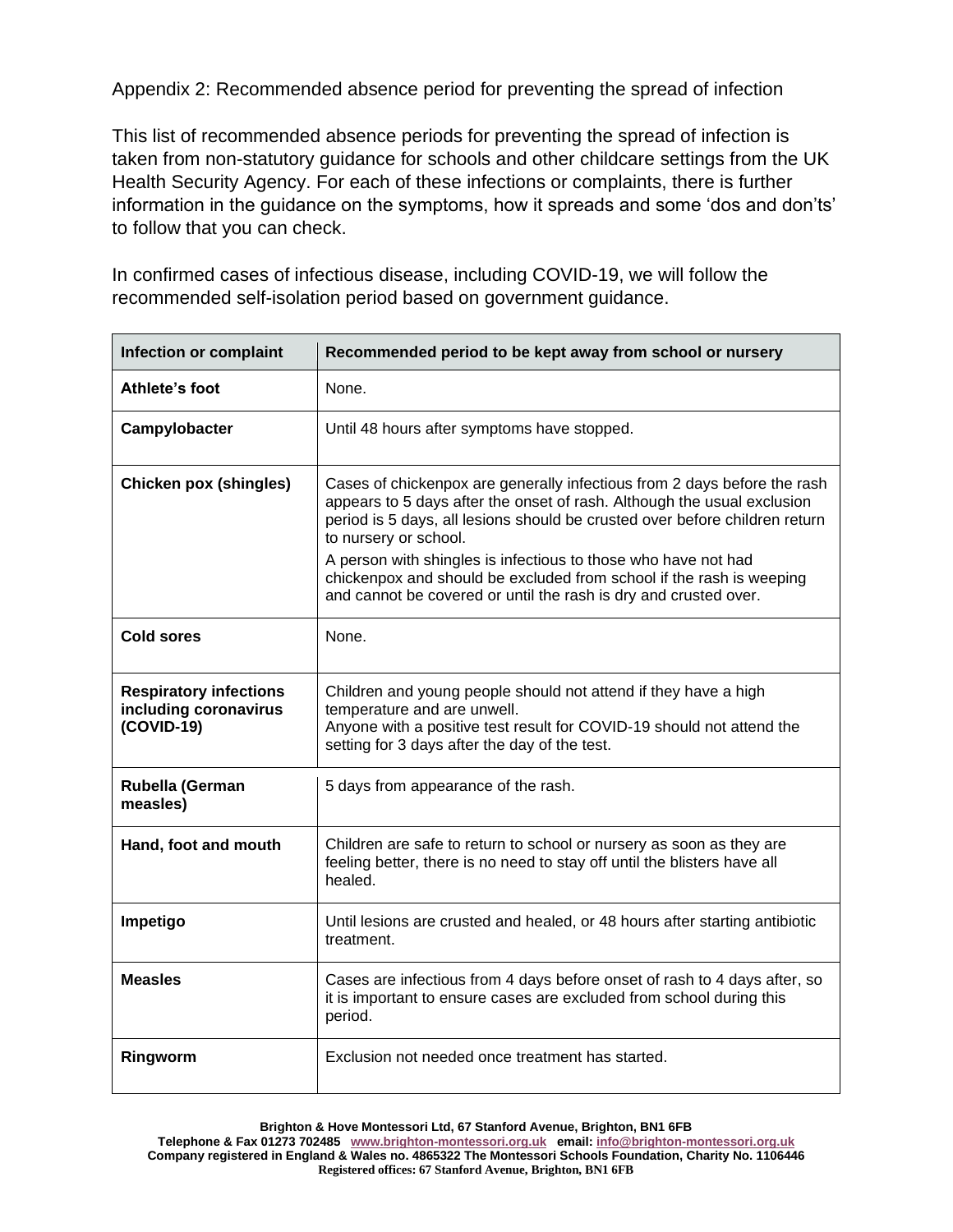| <b>Scabies</b>                                                       | The infected child or staff member should be excluded until after the first<br>treatment has been carried out.                                                                                                                                                                                                                                                                 |
|----------------------------------------------------------------------|--------------------------------------------------------------------------------------------------------------------------------------------------------------------------------------------------------------------------------------------------------------------------------------------------------------------------------------------------------------------------------|
| <b>Scarlet fever</b>                                                 | Children can return to school 24 hours after commencing appropriate<br>antibiotic treatment. If no antibiotics have been administered, the person<br>will be infectious for 2 to 3 weeks. If there is an outbreak of scarlet fever<br>at the school or nursery, the health protection team will assist with letters<br>and a factsheet to send to parents or carers and staff. |
| <b>Slapped cheek</b><br>syndrome, Parvovirus<br>B19, Fifth's disease | None (not infectious by the time the rash has developed).                                                                                                                                                                                                                                                                                                                      |
| <b>Bacillary Dysentery</b><br>(Shigella)                             | Microbiological clearance is required for some types of shigella species<br>prior to the child or food handler returning to school.                                                                                                                                                                                                                                            |
| Diarrhoea and/or<br>vomiting<br>(Gastroenteritis)                    | Children and adults with diarrhoea or vomiting should be excluded until<br>48 hours after symptoms have stopped and they are well enough to<br>return. If medication is prescribed, ensure that the full course is<br>completed and there is no further diarrhoea or vomiting for 48 hours after<br>the course is completed.                                                   |
|                                                                      | For some gastrointestinal infections, longer periods of exclusion from<br>school are required and there may be a need to obtain microbiological<br>clearance. For these groups, your local health protection team, school<br>health adviser or environmental health officer will advise.                                                                                       |
|                                                                      | If a child has been diagnosed with cryptosporidium, they should NOT go<br>swimming for 2 weeks following the last episode of diarrhoea.                                                                                                                                                                                                                                        |
| <b>Cryptosporidiosis</b>                                             | Until 48 hours after symptoms have stopped.                                                                                                                                                                                                                                                                                                                                    |
| E. coli<br>(verocytotoxigenic or<br>VTEC)                            | The standard exclusion period is until 48 hours after symptoms have<br>resolved. However, some people pose a greater risk to others and may<br>be excluded until they have a negative stool sample (for example, pre-<br>school infants, food handlers, and care staff working with vulnerable<br>people). The health protection team will advise in these instances.          |
| <b>Food poisoning</b>                                                | Until 48 hours from the last episode of vomiting and diarrhoea and they<br>are well enough to return. Some infections may require longer periods<br>(local health protection team will advise).                                                                                                                                                                                |
| <b>Salmonella</b>                                                    | Until 48 hours after symptoms have stopped.                                                                                                                                                                                                                                                                                                                                    |
| <b>Typhoid and Paratyphoid</b><br>fever                              | Seek advice from environmental health officers or the local health<br>protection team.                                                                                                                                                                                                                                                                                         |
| Flu (influenza)                                                      | Until recovered.                                                                                                                                                                                                                                                                                                                                                               |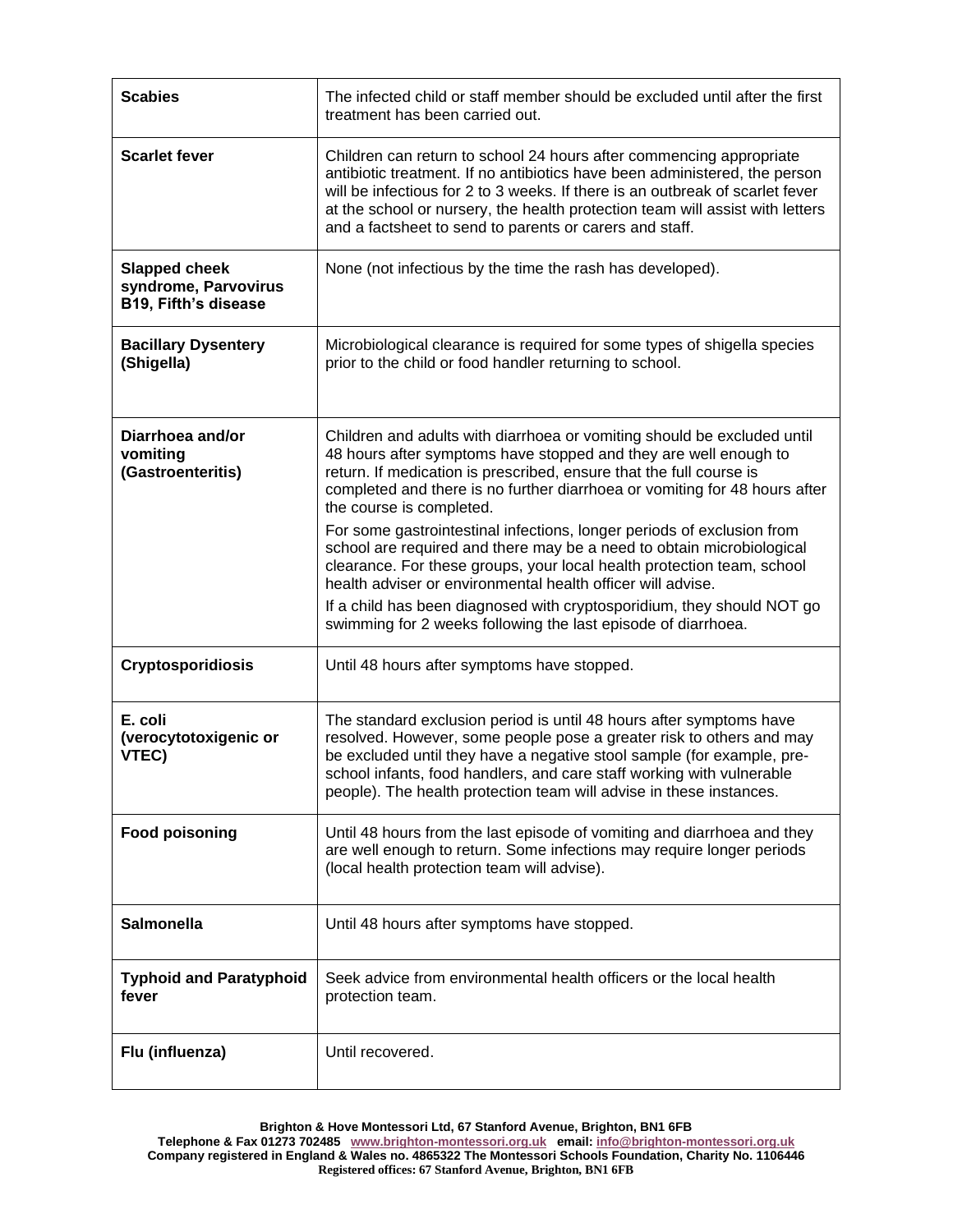| <b>Tuberculosis (TB)</b>                                              | Pupils and staff with infectious TB can return to school after 2 weeks of<br>treatment if well enough to do so and as long as they have responded to<br>anti-TB therapy. Pupils and staff with non-pulmonary TB do not require<br>exclusion and can return to school as soon as they are well enough.                                            |
|-----------------------------------------------------------------------|--------------------------------------------------------------------------------------------------------------------------------------------------------------------------------------------------------------------------------------------------------------------------------------------------------------------------------------------------|
| <b>Whooping cough</b><br>(pertussis)                                  | A child or staff member should not return to school until they have had 48<br>hours of appropriate treatment with antibiotics and they feel well enough<br>to do so, or 21 days from onset of illness if no antibiotic treatment.                                                                                                                |
| <b>Conjunctivitis</b>                                                 | None.                                                                                                                                                                                                                                                                                                                                            |
| Giardia                                                               | Until 48 hours after symptoms have stopped.                                                                                                                                                                                                                                                                                                      |
| <b>Glandular fever</b>                                                | None (can return once they feel well).                                                                                                                                                                                                                                                                                                           |
| <b>Head lice</b>                                                      | None.                                                                                                                                                                                                                                                                                                                                            |
| <b>Hepatitis A</b>                                                    | Exclude cases from school while unwell or until 7 days after the onset of<br>jaundice (or onset of symptoms if no jaundice, or if under 5, or where<br>hygiene is poor. There is no need to exclude well, older children with<br>good hygiene who will have been much more infectious prior to<br>diagnosis.                                     |
| <b>Hepatitis B</b>                                                    | Acute cases of hepatitis B will be too ill to attend school and their doctors<br>will advise when they can return. Do not exclude chronic cases of<br>hepatitis B or restrict their activities. Similarly, do not exclude staff with<br>chronic hepatitis B infection. Contact your local health protection team for<br>more advice if required. |
| <b>Hepatitis C</b>                                                    | None.                                                                                                                                                                                                                                                                                                                                            |
| Meningococcal<br>meningitis/ septicaemia                              | If the child has been treated and has recovered, they can return to<br>school.                                                                                                                                                                                                                                                                   |
| <b>Meningitis</b>                                                     | Once the child has been treated (if necessary) and has recovered, they<br>can return to school. No exclusion is needed.                                                                                                                                                                                                                          |
| <b>Meningitis viral</b>                                               | None.                                                                                                                                                                                                                                                                                                                                            |
| <b>MRSA</b> (meticillin<br>resistant<br><b>Staphylococcus aureus)</b> | None.                                                                                                                                                                                                                                                                                                                                            |
| <b>Mumps</b>                                                          | 5 days after onset of swelling (if well).                                                                                                                                                                                                                                                                                                        |
| <b>Threadworm</b>                                                     | None.                                                                                                                                                                                                                                                                                                                                            |